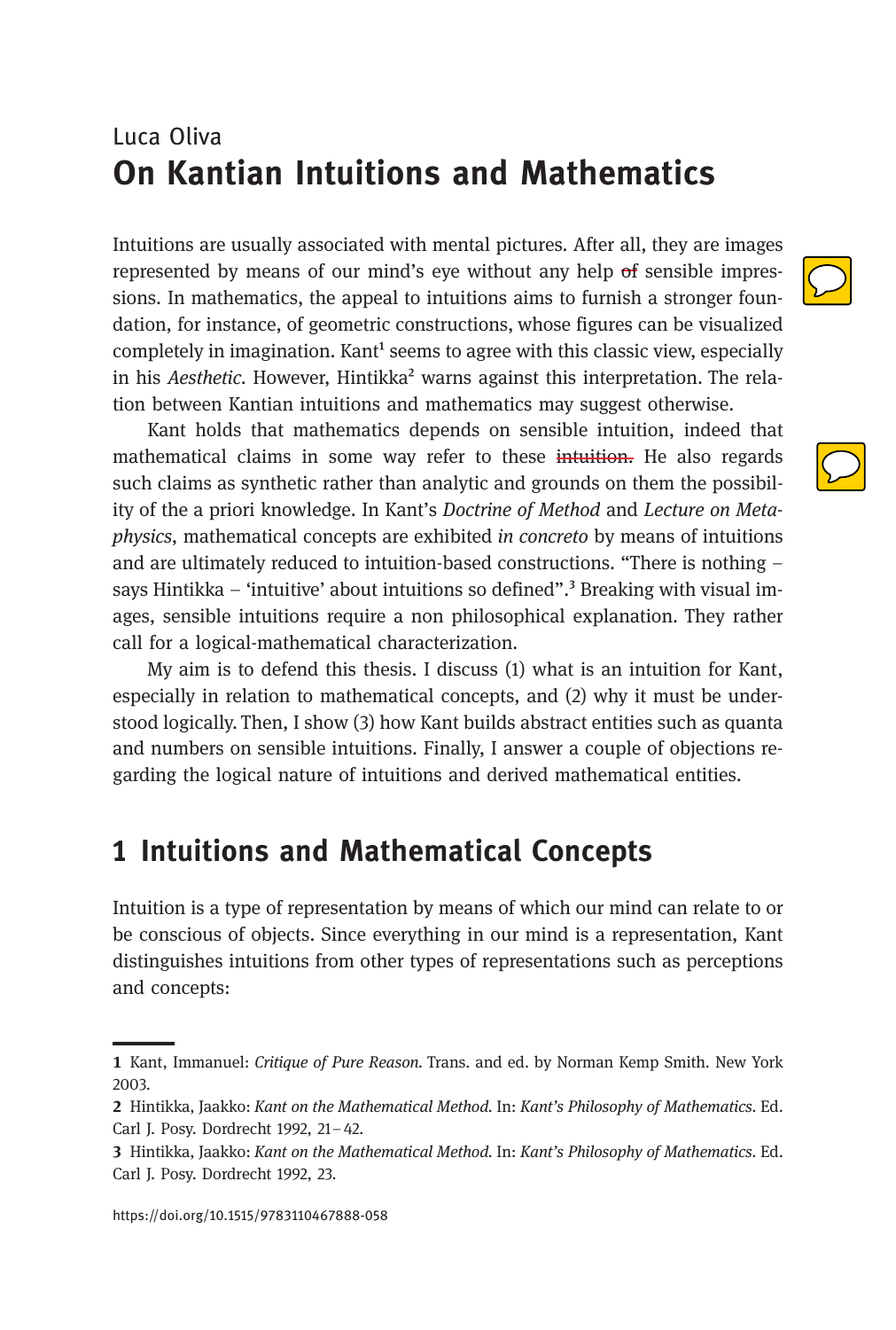The genus is representation in general (repraesentatio). Subordinate to it stands representation with consciousness (perceptio). A perception which relates solely to the subject as the modification of its state is sensation (sensatio), an objective perception is knowledge (cognitio). This is either intuition or concept (intuitus vel conceptus). The former relates immediately to the object and is single, the latter refers to it mediately by means of a feature which several things may have in common.<sup>4</sup>

As contrasted with concepts, intuitions are first characterized by immediacy. Concepts relate to objects only mediately, they contain certain properties that are possessed by those objects. In this sense, concepts represent the common features shared by several objects. Therefore, they are called "a universal (repraesentatio per notas communes) or reflected representation (repraesentatio discursiva)" (The Jäsche Logic, 91 § 1)<sup>5</sup>. On the opposite, intuitions are singular representations (repraesentatio singularis). They have only one individual object and relate to it immediately: "In whatever manner and by whatever means a mode of knowledge may relate to objects, intuition is that through which it is in immediate relation to them, and to which all thought as a means is directed"<sup>6</sup>. "Thus far" – says Parsons – "the distinction [between intuitions and concepts] corresponds to that between singular and general terms."<sup>7</sup>

Immediacy comes with singularity. The two characterize the nature of sensible intuitions only if they stay together. An intellectual intuition, for instance, would satisfy the immediacy criterion but not the singularity one. The immediacy of intuitions consists in representing their objects without relying on those properties which are shared by these objects. Concepts can be singular as well, but only as mediate representations.

In this way concepts contrast with intuitions. However, they are also closely related. In fact, the classification of concepts depends on the distinction between empirical and pure intuitions. Let us first address this distinction.

Intuitions turn empirical as sensation comes into play. This latter is a posteriori since it derives from an affection: "that intuition which is in relation to the object through sensation, is entitled *empirical*"; whereas representations "in which there is nothing that belongs to sensation" $\delta$  are *pure*, namely pure intuitions. Therefore, the access to pure intuition requires a process of abstraction:

Kant: KrV, A 320/B 376 f.

<sup>5</sup> Kant, Immanuel: *Lectures on Logic*. Trans. and ed. by J. Michael Young. Cambridge 1992. 6 Kant: KrV, A 16/B 33.

Parsons, Charles: Kant's Philosophy of Arithmetic. In: Kant's Philosophy of Mathematics. Ed. Carl J. Posy. Dordrecht 1992, 43–79, 44.

<sup>8</sup> Kant: KrV, A 20/B 34.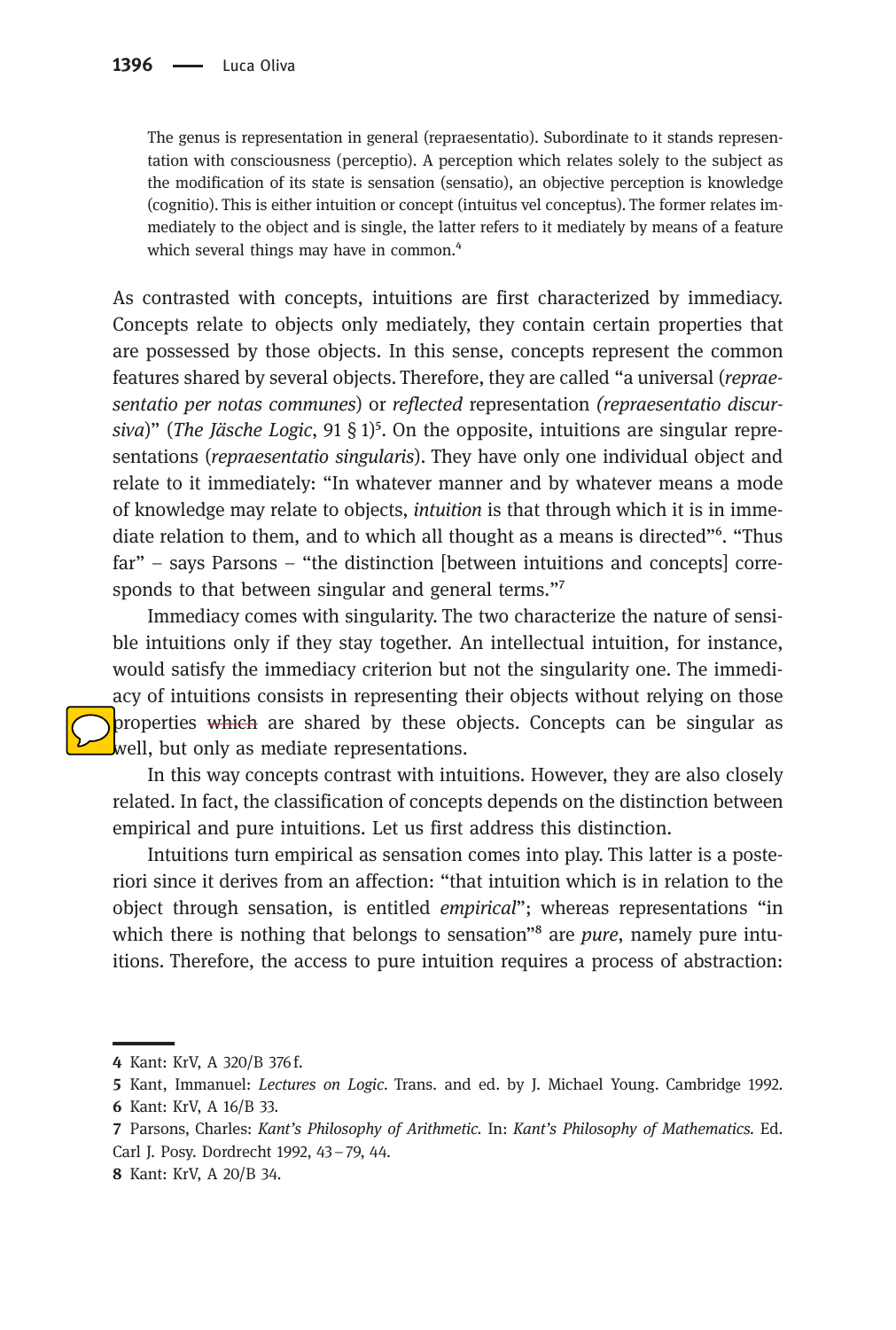If I take away from the representation of a body that which the understanding thinks in regard to it, substance, force, divisibility, etc., and likewise what belongs to sensation, impenetrability, hardness, colour, etc., something still remains over from this empirical intuition, namely, extension and figure. These belong to pure intuition, which, even without any actual object of the senses or of sensation, exists in the mind a priori as a mere form of sensibility.<sup>9</sup>

After abstraction from anything empirical, something remains in every representation, namely a pure intuition. If an object is a collection of representations, each representation occupies a place in space; if abstracted from anything concrete, the collection itself (synthesis) nonetheless remains along with its ideal places. These ideal spaces are pure intuitions that, accordingly, behave like placeholders. Thus in the Aesthetic, an intuition is intended "as containing an infinite number of representations within itself", while a concept is thought of "as a representation which is contained in an infinite number of different possible representations (as their common character), and which therefore contains these under itself"<sup>10</sup>.

At this point, Kant distinguishes the mathematical concepts from the philosophical ones, and shows them to be an alternative way of conceptualizing: "philosophical knowledge considers the particular only in the universal, mathematical knowledge the universal in the particular, or even in the single instance, though still always *a priori* and by means of reason<sup>"11</sup>. Thus, "philosophical knowledge […] has always to consider the universal in abstracto (by means of concepts), mathematics can consider the universal in concreto (in the single intuition) and yet at the same time through pure *a priori* representation<sup>"12</sup>.

Mathematical concepts rely on intuitions. Kant holds that "in mathematics [...] the concepts of reason must be forthwith exhibited *in concreto* in pure intuition"<sup>13</sup>, therefore "to *construct* a concept means to exhibit *a priori* the intuition which corresponds to it $^{\prime\prime}$ <sup>14</sup>. Thus, mathematical concepts are reduced to intuition-based constructions. And these intuitions must instantiate universality under individuality (i.e., exhibit the concept in *concreto*). In this sense, pure intuitions behave logically, namely as individual representations that stand for other representations. Kant's philosophy of mathematics stands or falls on

<sup>9</sup> Kant: KrV, A 20 f/B 35.

<sup>10</sup> Kant: KrV, A 25/B 40.

<sup>11</sup> Kant: KrV, A 714/B 742.

<sup>12</sup> Kant: KrV, A 734 f/B 762 f.

<sup>13</sup> Kant: KrV, A 711/B 739.

<sup>14</sup> Kant: KrV, A 713/B 741.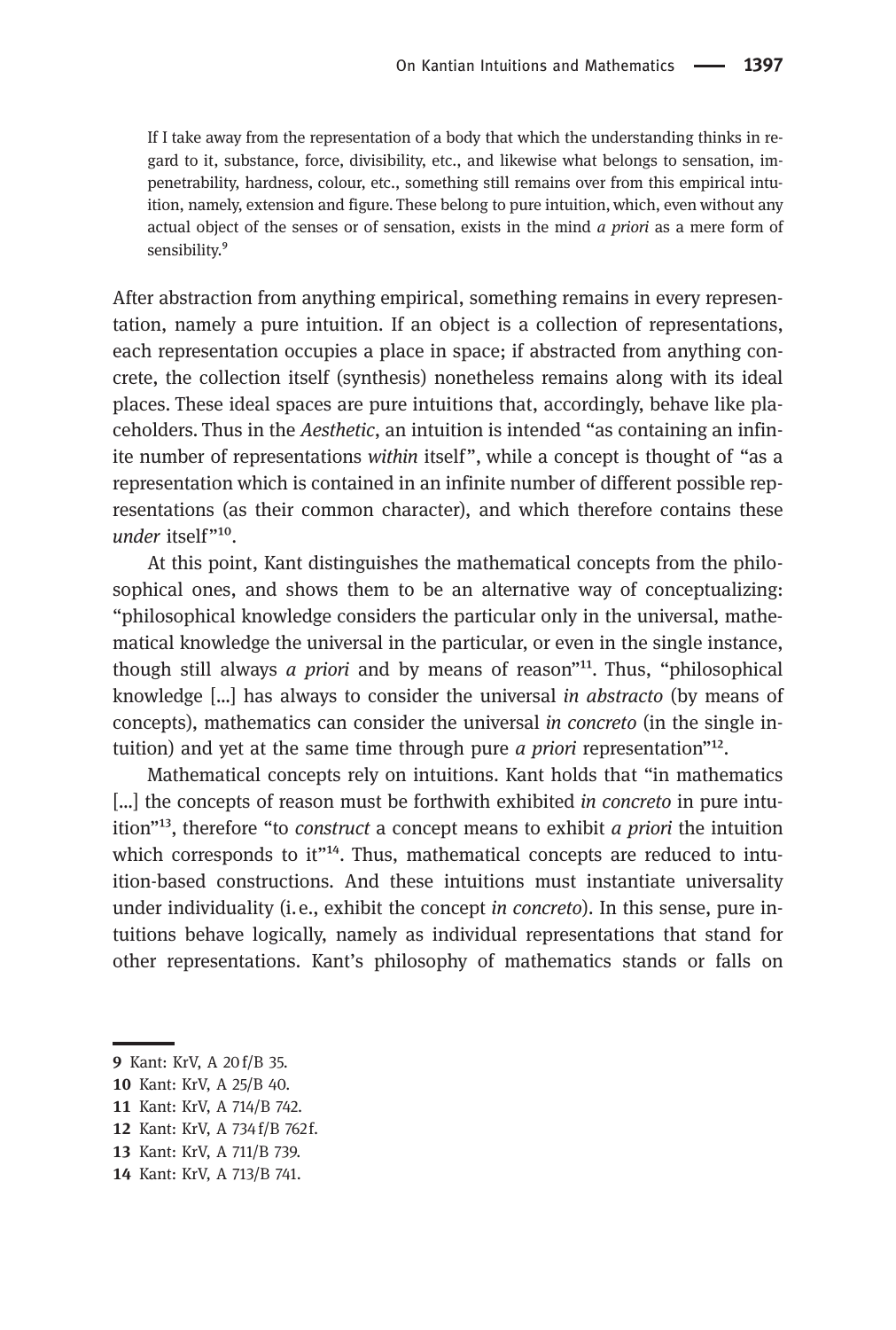this. Let us consider a few suggestions regarding how sensible intuitions are to be properly intended.

## 2 Intuitions as Variables

In his Doctrine of Method, Kant looks to the Euclidean model. He notices that the truth-value of geometric propositions runs from one claim to another "through a chain of inferences guided throughout by intuition $1.5$ . Any inference is both synthetic and evident, but none of them comes from experience since their synthesis carries on strict and not merely comparative universality. Euclidean claims are not valid generalizations derived from Hume's custom-induced inferences.



For the construction of a concept we therefore need a non-empirical intuition. The latter must, as intuition, be a single object, and yet none the less, as the construction of a concept (a universal representation), it must in its representation express universal validity for all possible intuitions which fall under the same concept. Thus I construct a triangle by representing the object which corresponds to this concept […]. The single figure which we draw is empirical, and yet it serves to express the concept, without impairing its universal $itv.<sup>16</sup>$ 

Non-empirical intuitions clearly realize the idea that a single object or individuality may stand for a manifold of objects or universality, which is exactly the idea of free variable  $(x, y, z)$ , for instance in first-order quantificational logic.

This argument is suggested by Beth, developed by Hintikka, and discussed by Parsons. In the proof that the base angles of an isosceles triangle are equal, Beth was the first to notice that:

We proceed, as is well known, as a rule as follows first we consider a particular triangle, say ABC, and suppose that AB=AC; then we show that ∠ABC=∠ACB and have thus proved that the assertion holds in the particular case in question. Then one observes that the proof is correct for an arbitrary triangle, and therefore that the assertion must hold in general. $^{\text{17}}$ 

Parsons reads Beth's argument as a case of universal generalization (UG), where we want to prove  $(x)(Fx\supset Gx)$ . Therefore, we assume a particular a such that Fa, deduce Ga, and obtain  $Fa>Ga$  independently of the hypothesis; but since a was

<sup>15</sup> Kant: KrV, A 716/B 744.

<sup>16</sup> Kant: KrV, A 713 f/B 741 f.

Beth, Evert Willem: Über Lockes 'allgemeines Dreieck'. In: Kant-Studien 48 (1956–57), 361– 380, 365.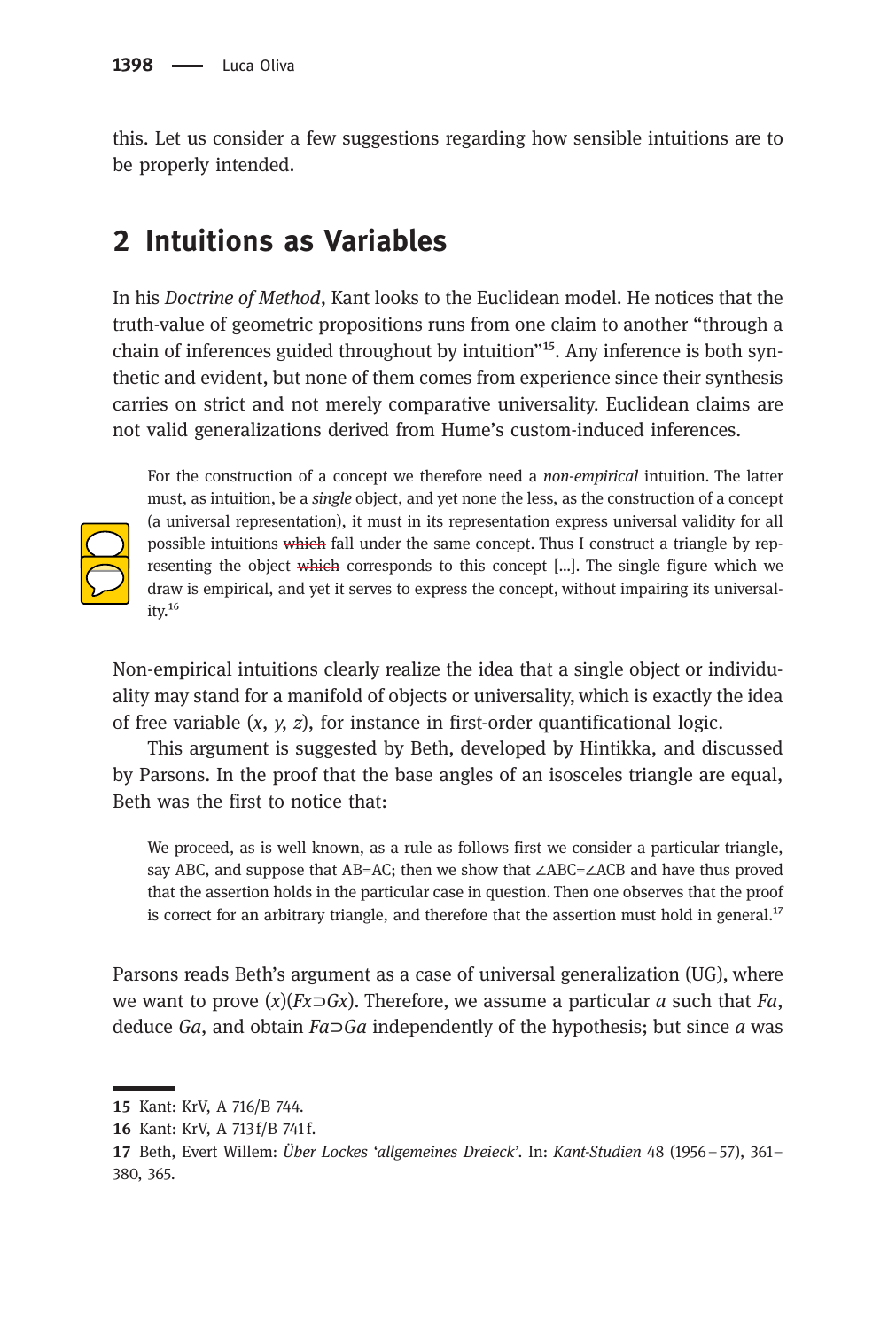arbitrary,  $(x)(Fx)$  follows. Hintikka rather focuses on the existential instantiation (EI):  $(\exists x) Fx/Fa//p$ . But both UG and EI, says Parsons, turn on "the use of a free variable which indicates any one of a given class of objects, so that an argument concerning it is valid for all objects of the class"<sup>18</sup>. Thus, in modern logic, pure intuitions behave like instantiations. In fact, argues Hintikka<sup>19</sup>, by instantiation methods "we introduce a representative of a particular entity a priori, without there being any such entity present or otherwise given to us" – this logical characterization of Kantian intuitions, he concludes, "has been misunderstood almost universally"<sup>20</sup>.

The possibility of a priori knowledge relies on this use of a singular term as representative. Beth's triangle serves as a paradigm of all triangles: although it is itself an individual triangle, "nothing is used about it in the proof which is not also true of all triangles"<sup>21</sup>. In this case, constructing such a triangle cannot appeal to any object, it is rather a construction of concepts in pure intuition. Shabel<sup>22</sup> correctly points out that constructing a single triangle provides a pattern for triangles in general, and then for all of them; since it instantiates a universal rule in a single figure, which nevertheless is ultimately made of non-empirical intuitions (intuitions without a reference to objects). Shabel's thesis is consistent with the distinction emphasized by Guyer<sup>23</sup> between image and schema: "the concepts of number and triangle are […] rules, not images of any sort" because "it is schemata, not images of objects, which underlie our pure sensible concepts"<sup>24</sup>.

No image could ever be adequate to the concept of a triangle in general. It would never attain that universality of the concept which renders it valid of all triangles, whether right-angled, obtuse-angled, or acute-angled; it would always be limited to a part only of this sphere. The schema of the triangle can exist nowhere but in thought. It is a rule of synthesis of the imagination, in respect to pure figures in space.<sup>25</sup>

<sup>18</sup> Parsons, Charles: Kant's Philosophy of Arithmetic. In: Kant's Philosophy of Mathematics. Ed. Carl J. Posy. Dordrecht 1992, 43–79, 55.

<sup>19</sup> Hintikka, Jaakko: Kant's Transcendental Method and his Theory of Mathematics. In: Kant's Philosophy of Mathematics. Ed. Carl J. Posy. Dordrecht 1992, 341–359.

<sup>20</sup> Hintikka, Jaakko: Kant's Transcendental Method and his Theory of Mathematics. In: Kant's Philosophy of Mathematics. Ed. Carl J. Posy. Dordrecht 1992, 341-359, 345f.

<sup>21</sup> Parsons, Charles: Kant's Philosophy of Arithmetic. In: Kant's Philosophy of Mathematics. Ed. Carl J. Posy. Dordrecht 1992, 43–79, 61.

<sup>22</sup> Shabel, Lisa: Kant's Philosophy of Mathematics. In: The Cambridge Companion to Kant and Modern Philosophy. Ed. Paul Guyer. Cambridge 2006, 94–128.

<sup>23</sup> Guyer, Paul: Kant and the Claims of Knowledge. Cambridge 1987, 165.

<sup>24</sup> Kant: KrV, A 141/B 180.

<sup>25</sup> Kant: KrV, A 141/B 180.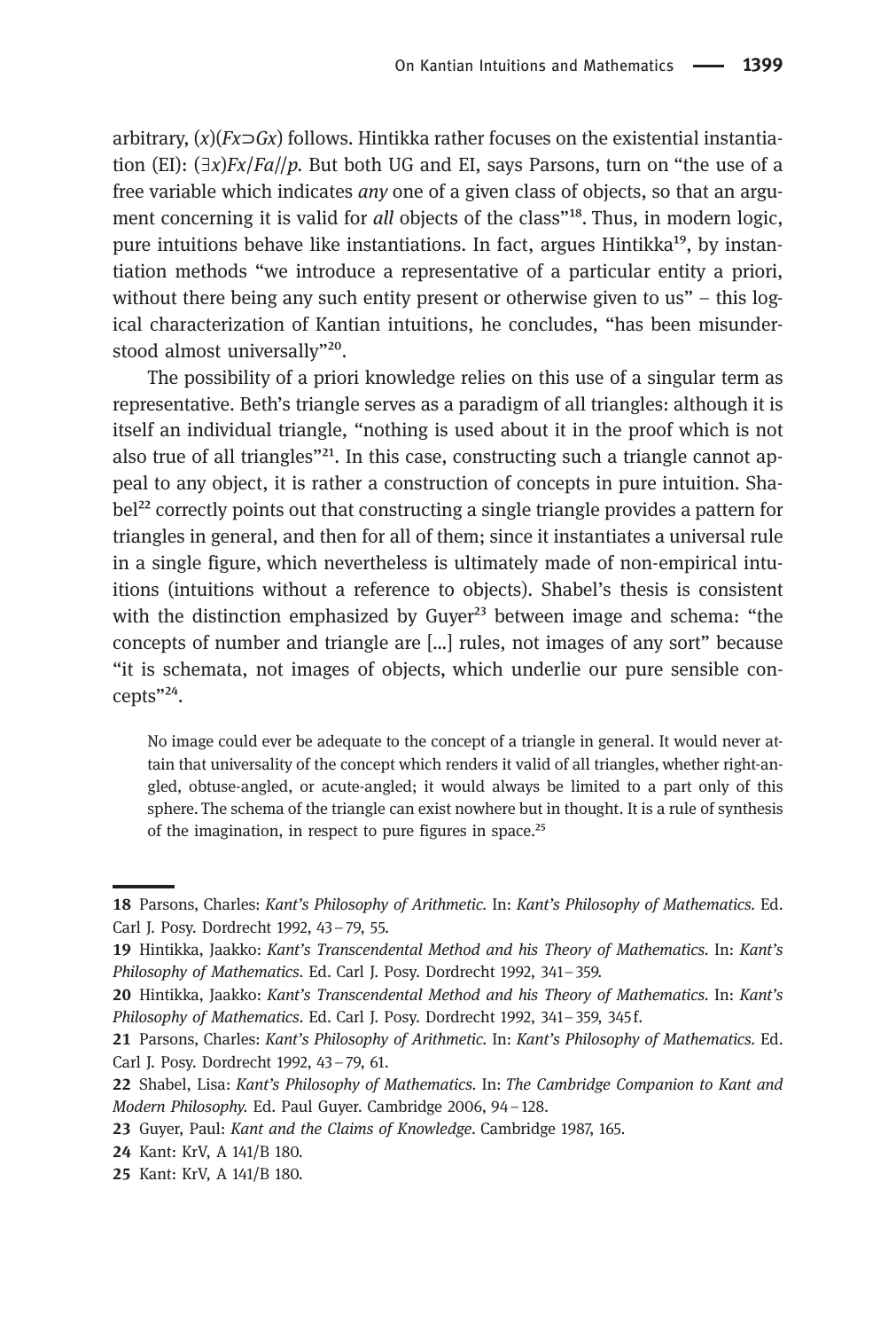Thus, Kant's mathematical method turns on constructions. It consists, says Hintikka, in "introducing particular representatives of general concepts and carrying out arguments in terms of such particular representatives, arguments which cannot be carried out by means of general concepts"<sup>26</sup>. In fact, argues Parsons, the algebraist's "manipulating symbols according to certain rules [requires] analogous intuitive representation of his concept", and that "the symbolic construction is essentially a construction with *symbols* as objects of intuition"<sup>27</sup>. The same conclusion is independently reached by Friedman: "from a modern point of view, we could perhaps reconstruct Kant's conception of arithmetic as involving a sub-system of primitive recursive arithmetic (such as Robinson arithmetic) where generality is expressed by means of free variables and there are no true quantifiers"<sup>28</sup>.

In what follows, I will briefly show how Kant builds quanta and numbers on the notion of sensible intuitions.

#### 3 Quanta and Numbers

As we just saw, Kant conceives mathematics and its concepts in terms of intuition-based constructions. Then, he combines these intuitions and derives quanta, namely quantified parts or properties. Recall that in modern logic, binding a variable that ranges over a domain is called 'quantification'. Therefore, if intuitions stand for free variables, they are supposed to be quantified. Let us take a closer look.

According to the Kantian variation of Hume's bundle theory, an object is a collection of representations (properties), each of them corresponding to an intuition. The same collection (concept) can be seen either as empirical or as pure, depending on (the presence or absence of) sensations. But if it is the case, what kind of object does derive from the synthesis of such a pure manifold? What object is made by pure intuitions alone? Kant answers straightforwardly:

<sup>26</sup> Hintikka, Jaakko: Kant on the Mathematical Method. In: Kant's Philosophy of Mathematics. Ed. Carl J. Posy. Dordrecht 1992, 21–42, 24.

<sup>27</sup> Parsons, Charles: Kant's Philosophy of Arithmetic. In: Kant's Philosophy of Mathematics. Ed. Carl J. Posy. Dordrecht 1992, 43–79, 65.

<sup>28</sup> Friedman, Michael: Kant and the Exact Sciences. Cambridge MA 1992, 113.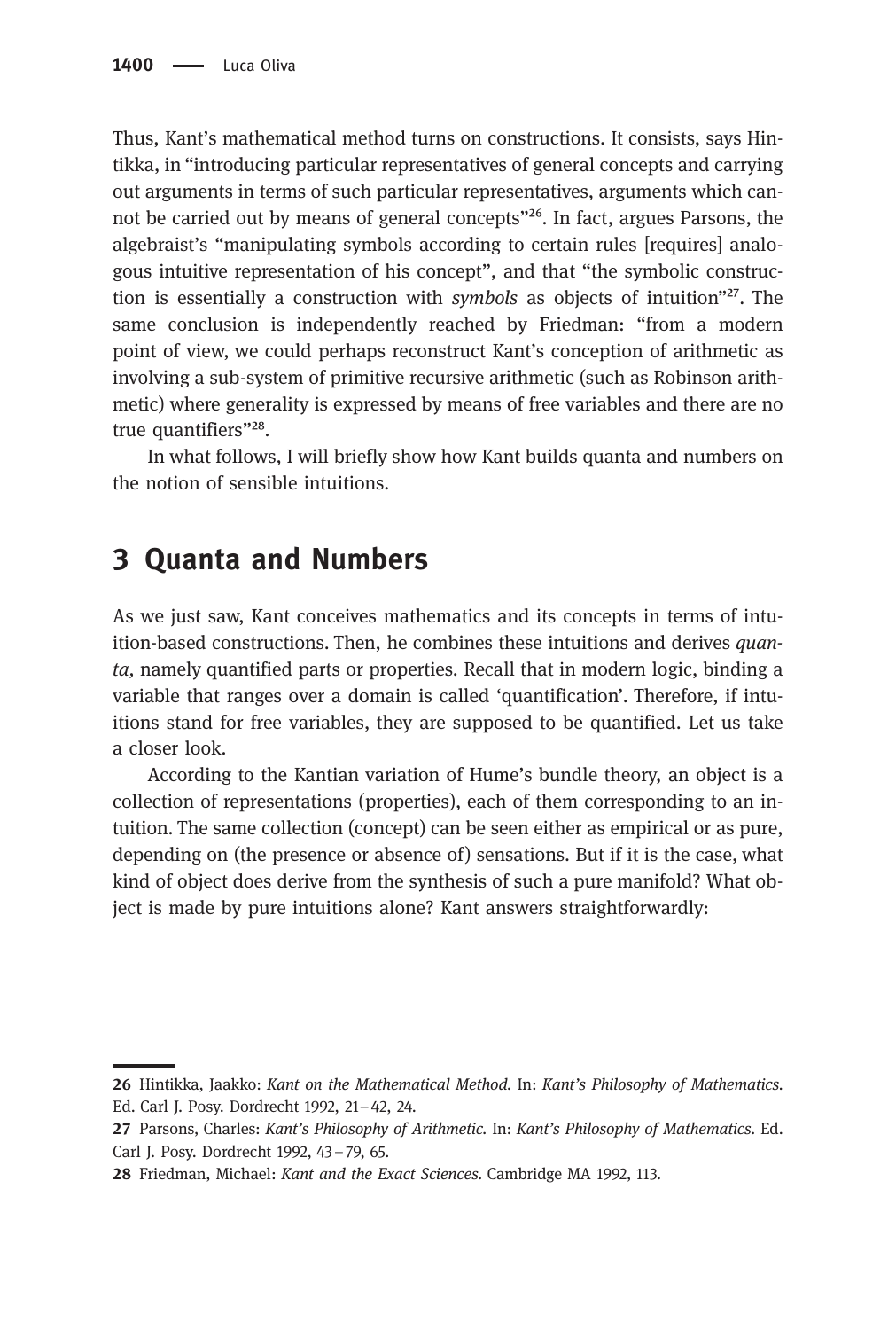As regards the formal element, we can determine our concepts in  $a$  priori intuition, inasmuch as we create for ourselves, in space and time, through a homogeneous synthesis, the objects themselves – these objects being viewed simply as *quanta*.<sup>29</sup>

From the synthesis of the pure manifold derive *quanta*, namely objects (wholes) whose parts allow for quantification. Each of these parts corresponds to a pure intuition, which is, therefore, thought of as quantifiable. Kant's leading idea is that combining (*zusammensetzen*) homogeneous parts leads to magnitudes<sup>30</sup> – an idea borrowed from Euclid. $31$  Such combining is to be understood in terms of proportions or ratios, though. In order to be either bigger or smaller or equal, two parts must be conceived as inside of one another, that is, as part and whole: "A  $>$  than B if a part of A=B; in contrast A  $\lt$  B, if A is equal to a part of  $B^{32}$ , or "something is larger than the other if the latter is only equal to a part of the former"<sup>33</sup>. This explains quantity in terms of *part-whole relations* and homogeneity.

At this point, Kant can directly develop the notion of quanta into that of number. He just needs to differentiate between ostensive (geometric) and symbolic (arithmetic) constructions.

But mathematics does not only construct magnitudes (quanta) as in geometry; it also constructs magnitude as such (quantitas), as in algebra. In this it abstracts completely from the properties of the object that is to be thought in terms of such a concept of magnitude.<sup>34</sup>

Numbers<sup>35</sup> are homogeneous parts (quanta) combined in succession. In his Met*aphysics*  $L_2^{36}$ , Kant argues that "each quantum is a multitude [and] must thus also consist of homogeneous parts" and that, as such, "each quantum can be increased or decreased". This goes through combining its parts, "the parts that, connected (verbunden) with each other, make a number concept". In this mereological connection "something is larger than the other if the latter is

<sup>29</sup> Kant: A 723/B 751.

<sup>30</sup> Kant, Immanuel: Lectures on Metaphysics. Trans. and ed. by Karl Ameriks and Steve Naragon. Cambridge 2001; Kant: V-Met-K3E/Arnoldt, AA 29: 991 (1794/95).

<sup>31</sup> See Sutherland, Daniel: Kant's Philosophy of Mathematics and the Greek Mathematical Traditions. In: The Philosophical Review 113/2 (2004), 157–201.

<sup>32</sup> Kant: V-Met-K3/Schön, AA 28.1: 506 (late 1780s).

Kant: V-Met-L2/Pölitz, AA 28.2,1: 561 (1790/91).

<sup>34</sup> Kant: KrV, A 717/B 745.

<sup>35</sup> Only quanta whose magnitude is extensive qualify as numbers (discrete quanta). The parts of continuous quanta are indeterminate and their magnitude is intensive, namely given by a degree. Kant: V-Met-L2/Pölitz, AA 28.2,1: 561 (1790/91).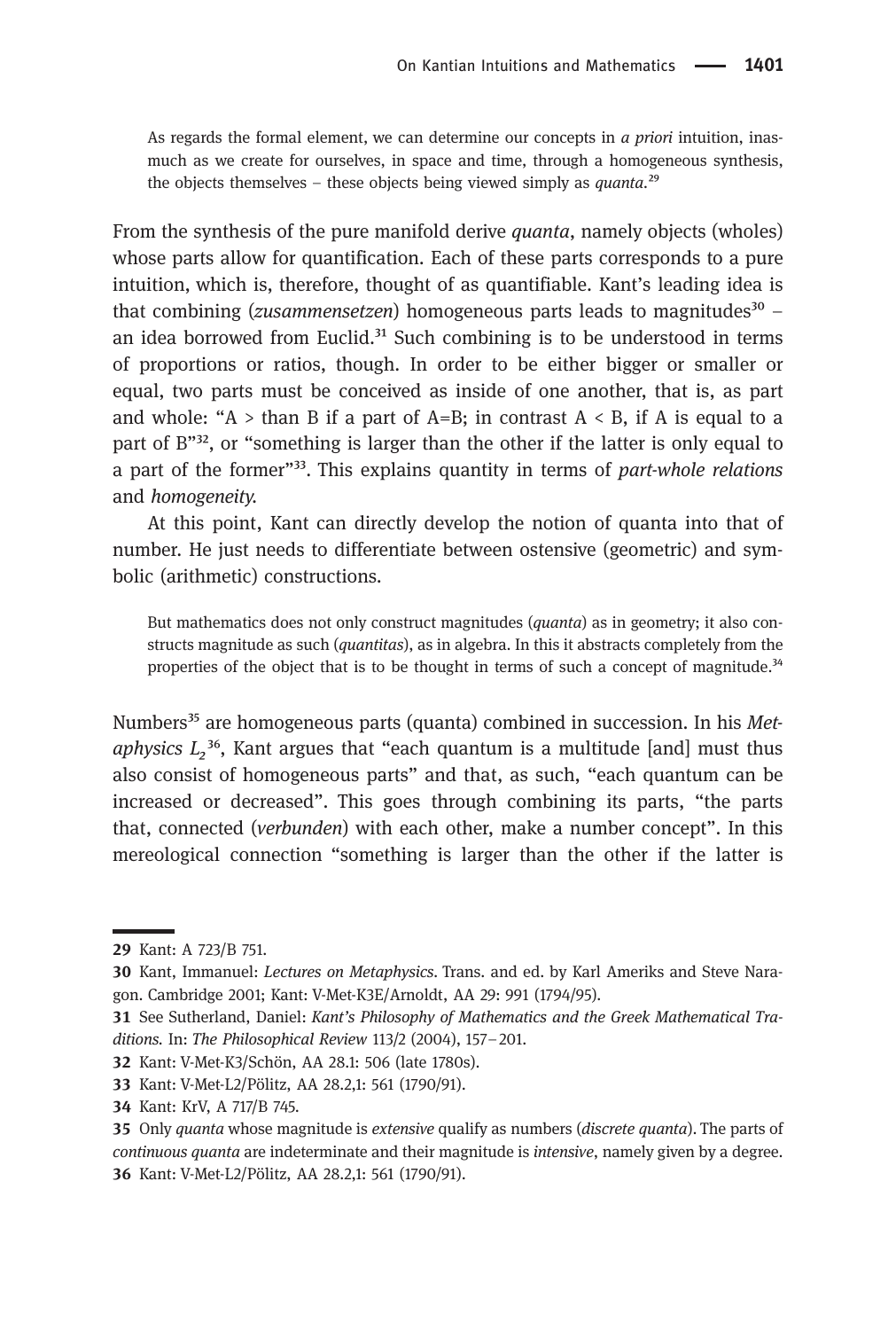only equal to a part of the former"; in fact, "for something to alter into a larger is to increase, and for something to alter into a smaller is to decrease".

Recall that "the *subsumption* of intuitions under pure concepts"<sup>37</sup> follows certain rules, which are called by Kant schemata. Therefore, "the pure schema of magnitude (quantitatis), as a concept of the understanding, is number, a representation which comprises the successive addition of homogeneous units"<sup>38</sup>.

If sensible intuitions stand for logical placeholders, Kant's notion of number could be accommodated in the set-theoretic way described by Benacerraf's Ernie theorem<sup>39</sup>, "for any two numbers, x and y, x is less than y if and only if x belongs to y and x is a proper subset of y" rather than Johnny's "given two numbers,  $x$ and y, x belongs to y if and only if y is the successor of  $x'' - i.e., 0 = \emptyset, 1 = \{0\} =$  $\{\emptyset\}, 2=\{0, 1\}=\{\emptyset, \{\emptyset\}\}, 3 = \{0, 1, 2\}=\{\emptyset, \{\emptyset\}, \{\emptyset, \{\emptyset\}\}\},$  and so on. If this is right, the mathematical intuitionism of Kant somehow anticipates Cantor's theory of sets and opposes Dedekind's relationism (including his fellow neo-Kantians).

### 4 Conclusions

In conclusion, let's address a couple of objections. As most of us hold, there are individual variables (intuitions) of algebra that do not entail any relation to our sensibility. We can know individuals and do not involve sense-perceptions, e. g., in dealing with numbers and other abstract entities. In this case, "a priori intuitions – says Hintikka – are not characterized by an especially immediate relation to their objects; they are precisely intuitions used in the absence of their objects"<sup>40</sup> and can hardly be intended as perceptual. However, this possibility is explicitly ruled out by Kant in the Aesthetic, where all intuitions (including those used in mathematics) are seen as *sinnlich* and reduced to *passive* perceptions. But, if Kantian intuitions really stand for variables, why are they sensible?

Hintikka dismisses the Aesthetic. In his eyes, Kant's philosophy of mathematics exclusively derives from his Doctrine of Method, where sensible intuitions stand for logical instantiations. Arbitrarily chosen representatives of general concepts are introduced a priori into mathematical claims, as Kant says: "our new method of thought, namely, that we can know a priori of things only what we

<sup>37</sup> Kant: KrV, A 138/B 177.

<sup>38</sup> Kant: KrV, A 142/B 182.

<sup>39</sup> Benacerraf, Paul: What Numbers Could Not Be. In: The Philosophical Review 74/1 (1965), 47–73, 54.

<sup>40</sup> Hintikka, Jaakko: Kant's Transcendental Method and his Theory of Mathematics. In: Kant's Philosophy of Mathematics. Ed. Carl J. Posy. Dordrecht 1992, 341–359, 358.